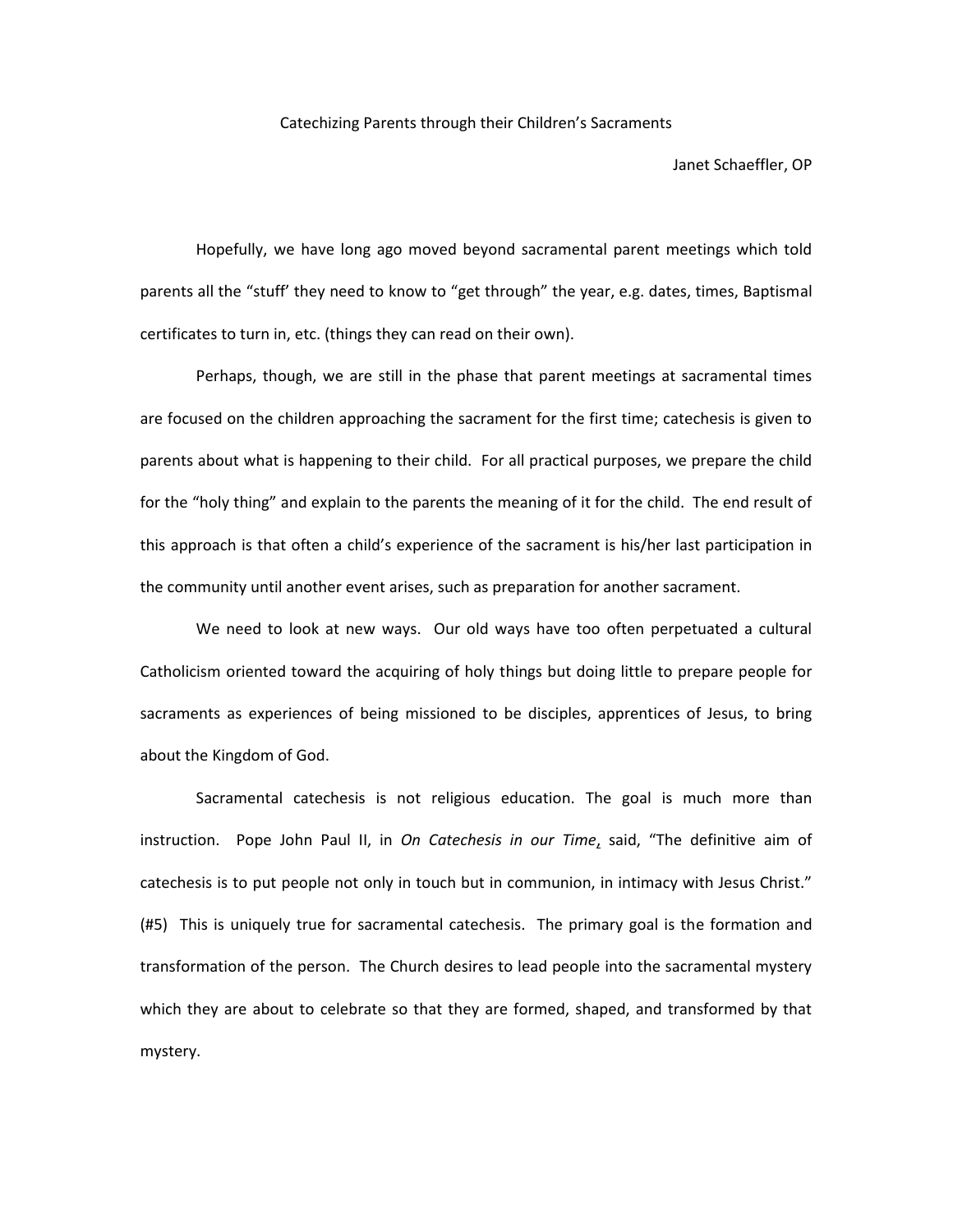There are many ways to do this; each community needs to take the best from the Church's tradition, the vision from our recent documents, and the lived experience from our rites and rituals and mold all that into a process which touches the hearts and lives of their people.

What are some beliefs which will guide us – and some things to do -- which follow from these beliefs?

## **WE BELIEVE: PARENTS ARE THE PRIMARY CATECHISTS OF THEIR CHILDREN.**

This belief was emphatically affirmed by the Second Vatican Council. It is so basic that we need to continually strive to honor it and minister out of a strong conviction of it. As catechetical leaders, it might be helpful once in a while to ask ourselves how we are doing it. Do we want families involved because someone told us it was a nice thing to do? Or do we honor the role of the family because we are convinced that the real living of Christianity takes place in the home? The attitudes we hold are communicated to the families in our correspondence, programming, and personal interactions. They respond to the underlying messages as well as to the overt ones. If we let them know, not just that we want their involvement, but that they are the primary catechist and we are in catechetical ministry to assist them, then both the quantity and quality of family involvement will deepen.

This belief can lend itself to two actions:

1) In sacramental catechesis, schedule family days rather than parent meetings. Don't provide children's sacramental catechesis without incorporating opportunities for adults at the same time. Then, provide time for the family to come together for sharing and reflection upon what each experienced in their peer groupings.. In one sense, the whole family is the candidate for the sacrament. Our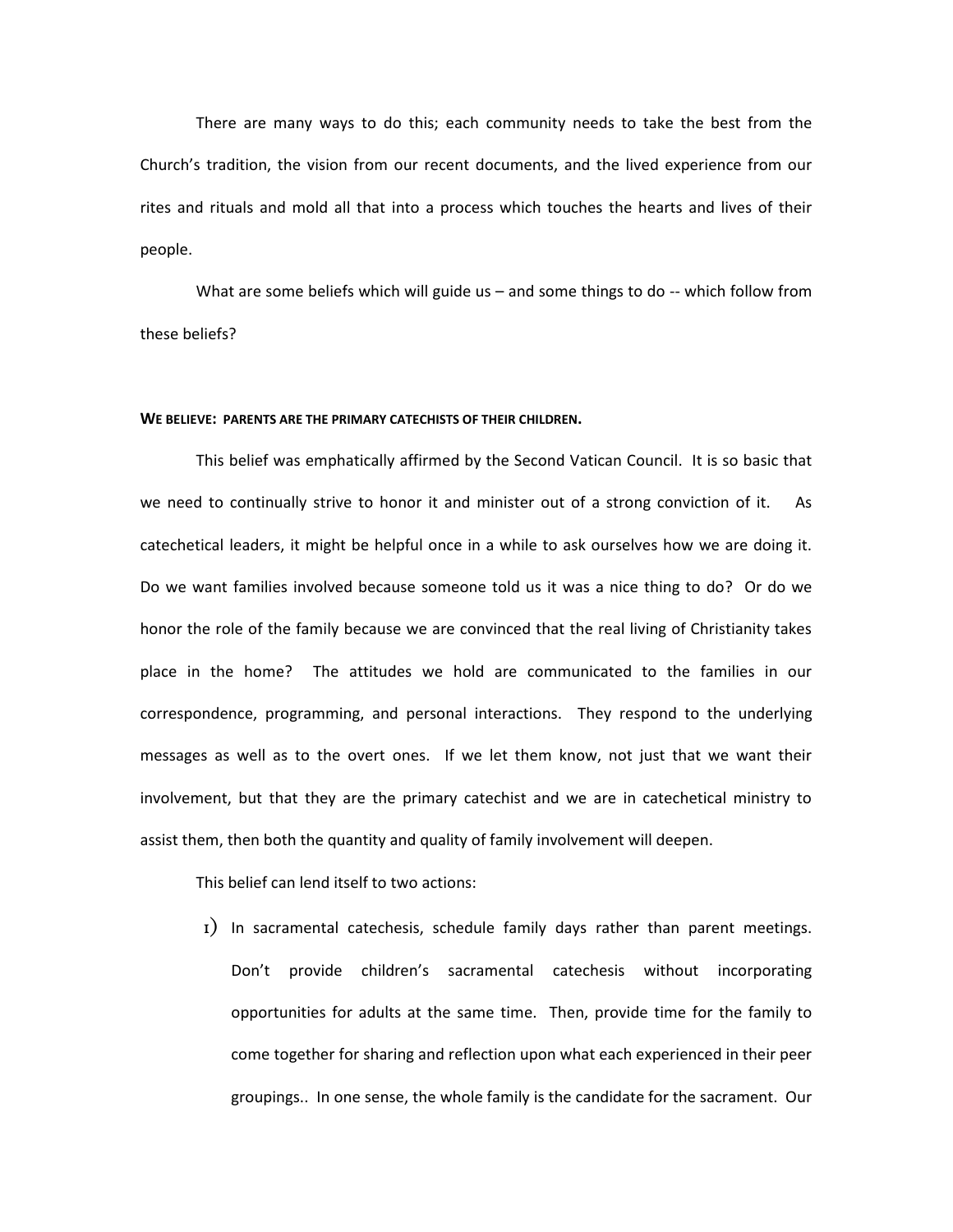theology reminds us that sacraments affect the whole community, not just the individual who is celebrating it for the first time. This has to be especially true for the immediate family surrounding the child.

2) Continually help parents see how they catechize; affirm them in what they are already doing. Their catechesis at home is not setting up a mini-classroom. They catechize by the way they live a loving, forgiving, and caring community life as a family. They catechize by the way they recognize and celebrate God in their midst – the extraordinarily sacred in the ordinary. How do they celebrate the reality of the sacraments in their everyday lives? In the unconditional love which accompanies the caring through the hard times; in the sharing of meals; in the reaching out to the needy in their midst, etc.

Parents might easily connect with how we are leading them through these sacramental years to see the God in everyday life. We also need to give them the tools and helps to continue to become even more aware of the God moments (which are always) in their lives.

### **WE BELIEVE: SACRAMENTAL CATECHESIS – AND ALL GROWTH IN FAITH – BEGINS WITH HUMAN EXPERIENCE.**

This is true beyond any doubt because that is where God is revealed – within our human experience. Even though we have said - and believe strongly - that catechesis is much more than information, the beginning of the "content" of sacramental catechesis is the experience of the people who are present. Throughout the process, this present, lived experience is linked with the stories, tradition, and rites and rituals of our Church.

Three things to do which flow from this belief: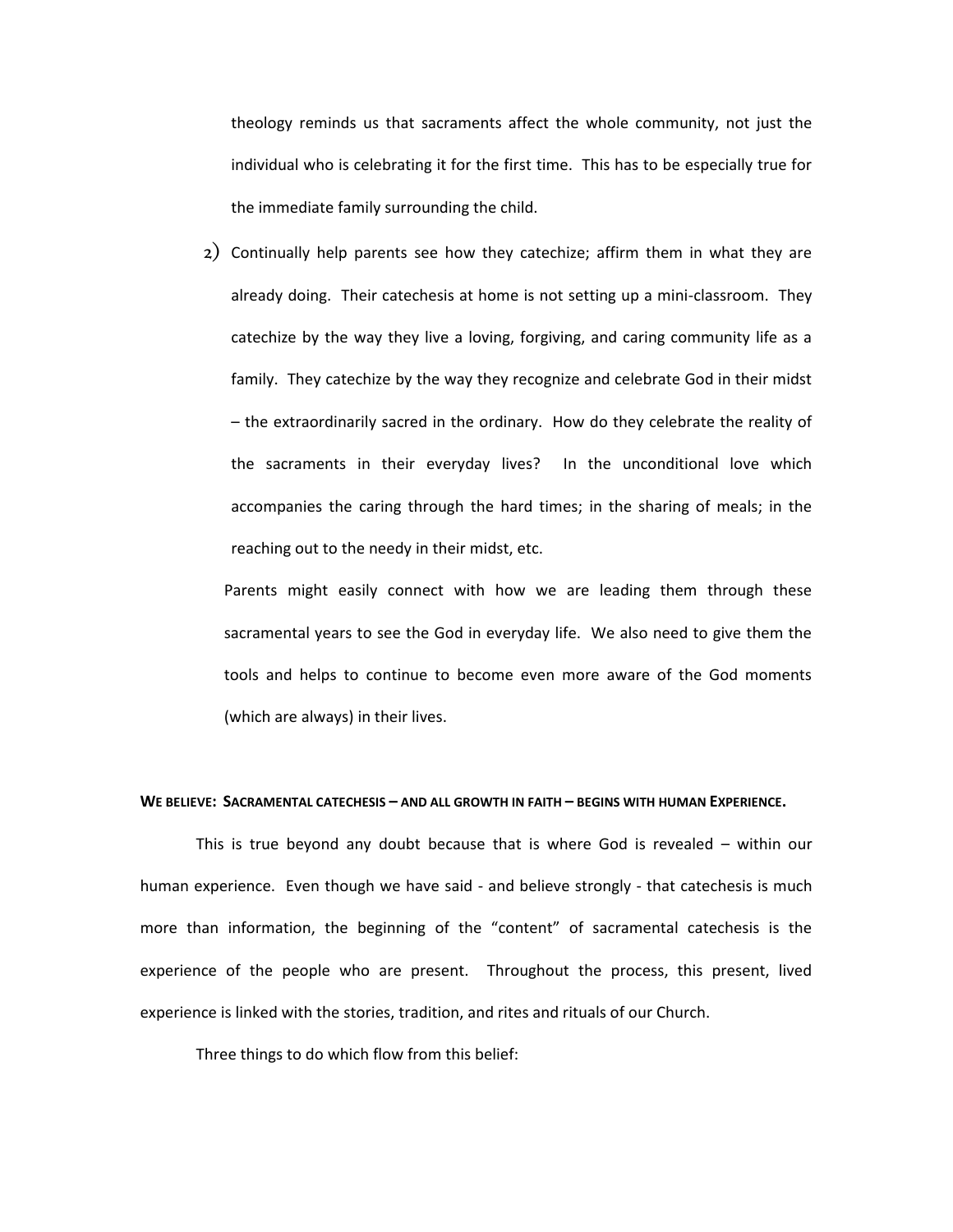- 1) Invite and empower parents to tell their story, their experience. In the beginning, this isn't done by asking "churchy" questions, but by asking questions about their human experiences. Rather than immediately asking them about their experience of the Sacrament of Reconciliation, ask them about their experience of forgiveness. This begins with an experience (which hopefully is a very recent one) that touches the reality of the sacrament – as well as their everyday lives. Questions – for reflection or small group sharing – can help them to reflect on their experiences and tell their stories, such as:
	- When was the last time you were struck by the beauty of nature?
	- When was the last time you were gifted by a new friendship?
	- When was the last time you felt respected and good about yourself?

2) Part of their story as parents is their hopes and dreams for their children. Help them to slow down – during these times with you – and verbalize these dreams for the future:

- What do you hope for your child about this sacrament?
- What do you want the Eucharist to be for your child twenty years from now?
- When was the last time you worried about the faith of your children?
- 3) Acknowledging the human experience of each participant within your group of parents can also mean that if someone in the group can tell the group something, it is best for them to do it rather than for you as the catechetical leader. What a sign of leadership!

# **WE BELIEVE: THE LITURGY CATECHIZES.**

Liturgy should be the clearest moment for the faith community in which the Gospel is made manifest. Good liturgy deepens our faith.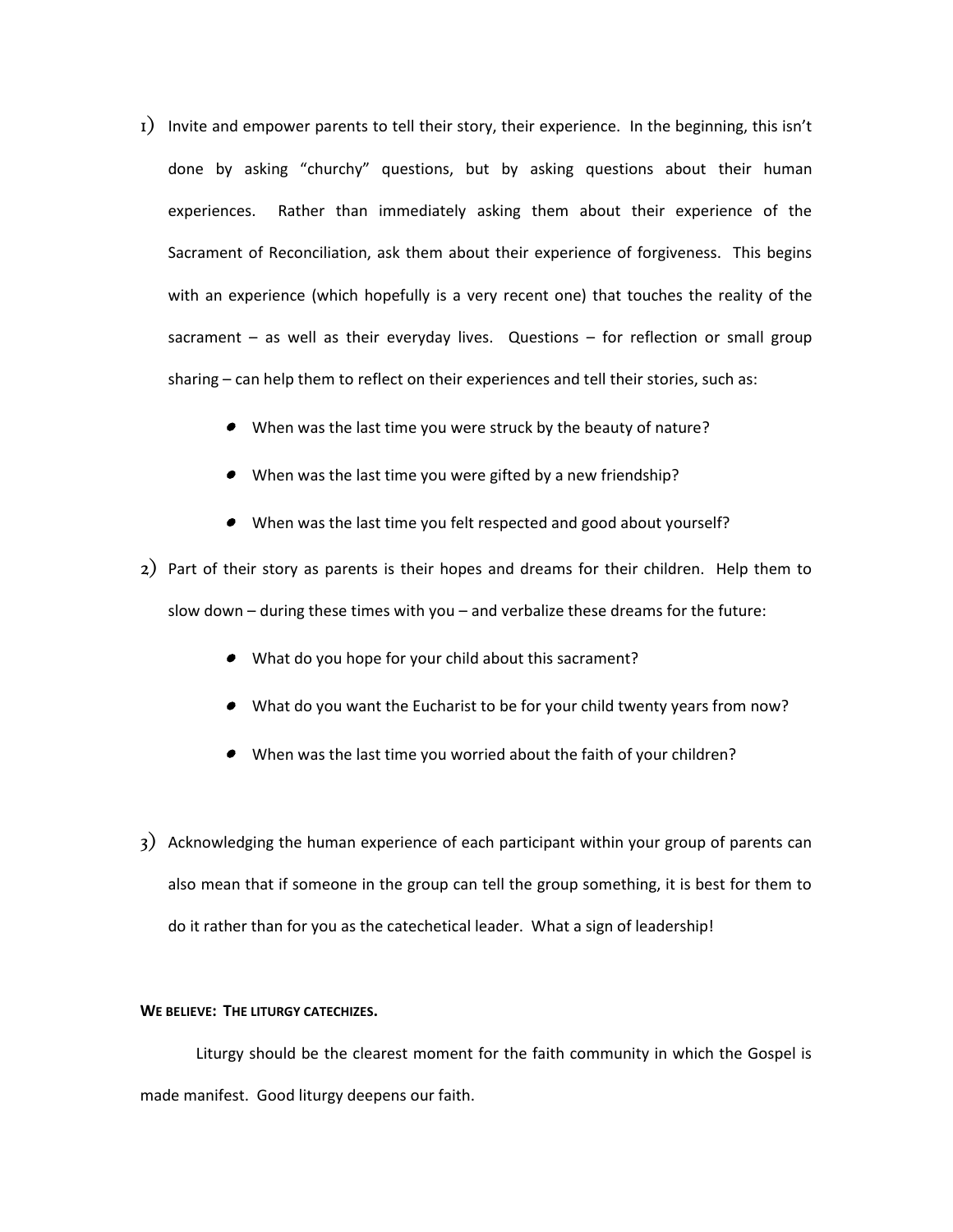It is also true of human nature that many things pass us by since  $-$  in such busy lives  $$ we do not take time for reflection on our experiences. ("The unexamined life is not worth living.") The Church's practice of mystagogical reflection after the celebration of liturgy and sacraments is a jewel we need to use to the fullest. This holy activity strives to lead people to make connections between their liturgical experience, the experience and tradition of the Church, and their actions in daily life.

Therefore, a "to do" which follows from this belief: engage parents in this mystagogical reflection of their past prayer and liturgical experiences. This reflection will deepen their previous experiences and open the way for greater participation and faith growth in the future. This might be done – at parent gatherings -- in a number of steps:

- 1) Remembering: Recall the celebration. If necessary or appropriate, use images, music, color, sounds, etc.
- 2) Describing the experience: What did you experience? What touched you? What did you hear, see, smell, taste, feel? What didn't you hear, see, smell, taste, feel that you had expected to happen?
- 3) Searching for the meaning: Were you aware of God's presence? How? When? What kind of God? Did you feel the presence of the Church? If the symbols could have used words, what would they have said? What lasting feeling do you have in your heart?
- 4) Sharing the Christian Story: What did this event tell you about who we are as Catholic Christians?
- 5) Led to discipleship: Because of this celebration, what difference has it made for me? Where is God leading me? What am I called to do?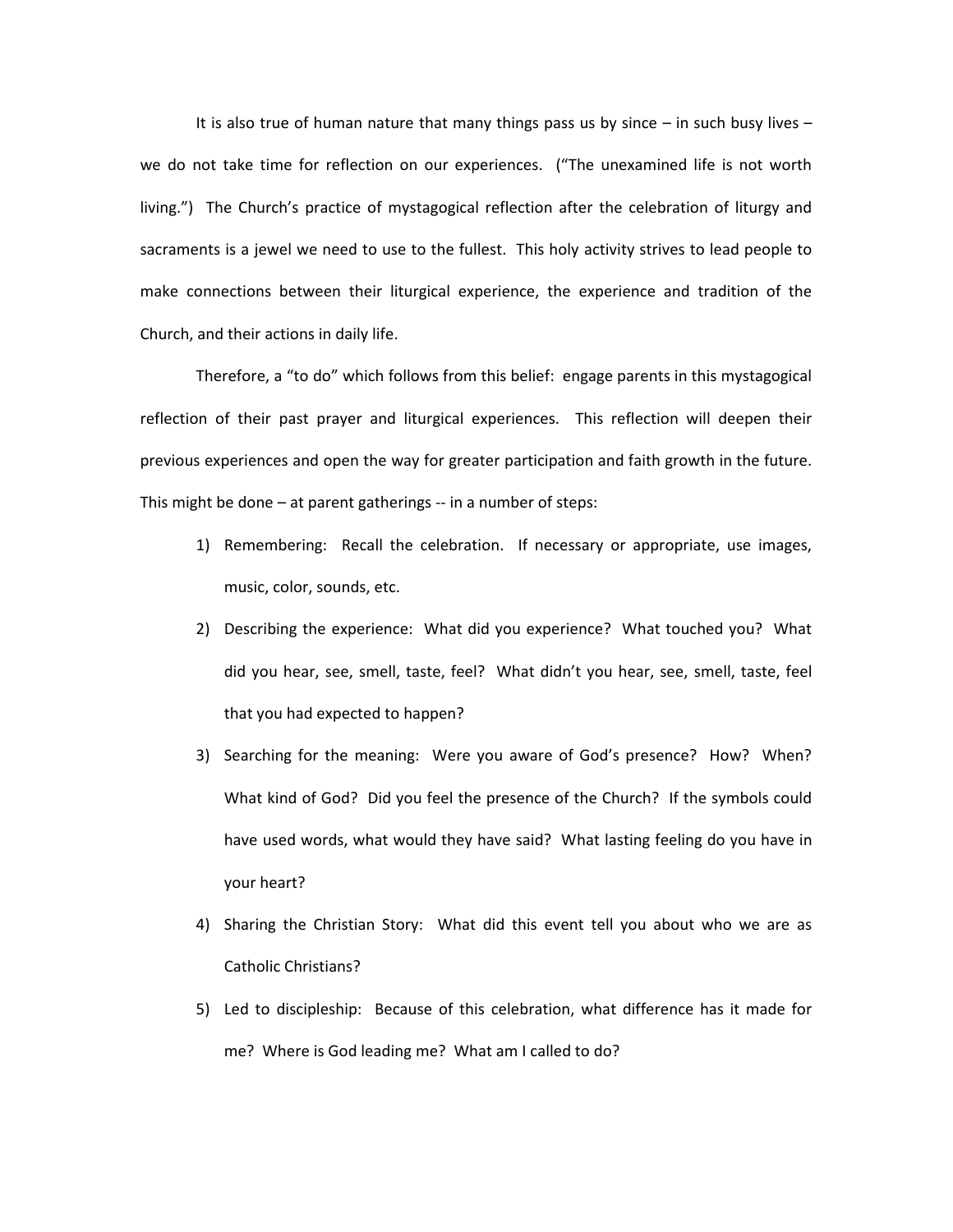#### **WE BELIEVE: RITUALS, SYMBOLS AND SIGNS ARE POWERFUL.**

Symbols and rituals abound in our tradition: water, oil, bread and wine, blessing, anointing, Sign of the Cross, candle, fire, etc. We need to recapture our wonder and awe of their power and meaning. During our celebrations we need to decrease our words, and let the rituals and symbols speak for themselves.

This belief also suggests things to do during parent sacramental gatherings:

- 1) Break open the symbols with them. Use the symbols: blessing with water; feeling oil, etc. With a prayerful and reflective tone, ask questions to discover the everyday meanings, the faith meanings: how does fire make you feel? what does it do? Why do you think the Spirit is represented by fire? How do you feel when you share a meal with your immediate family?
- 2) Teach parents how to pray with symbols and rituals at home to unfold their meaning now and in the years to come -- so that the reality and meaning of the sacrament stays alive and grows. (For several years, we focused on a different symbol of our heritage each year with the children and their families. During the year with water, we gave each family a bottle of holy water and suggestions of ways and times to bless each other at home. I have never heard more positive comments from parents and children than those about that ritual which became a part of many family lives. I believe that happened because it was not just about words – but was a powerful, touching ritual.

# **WE BELIEVE: THE "CONTENT" FOR SACRAMENTAL CATECHESIS COMES DIRECTLY FROM THE PRAYERS AND SCRIPTURES OF THE RITES AND SACRAMENTAL CELEBRATIONS.**

Even though there are many things written about sacraments – and they can certainly provide excellent background for us – the real "content" is the sacrament itself. The best way